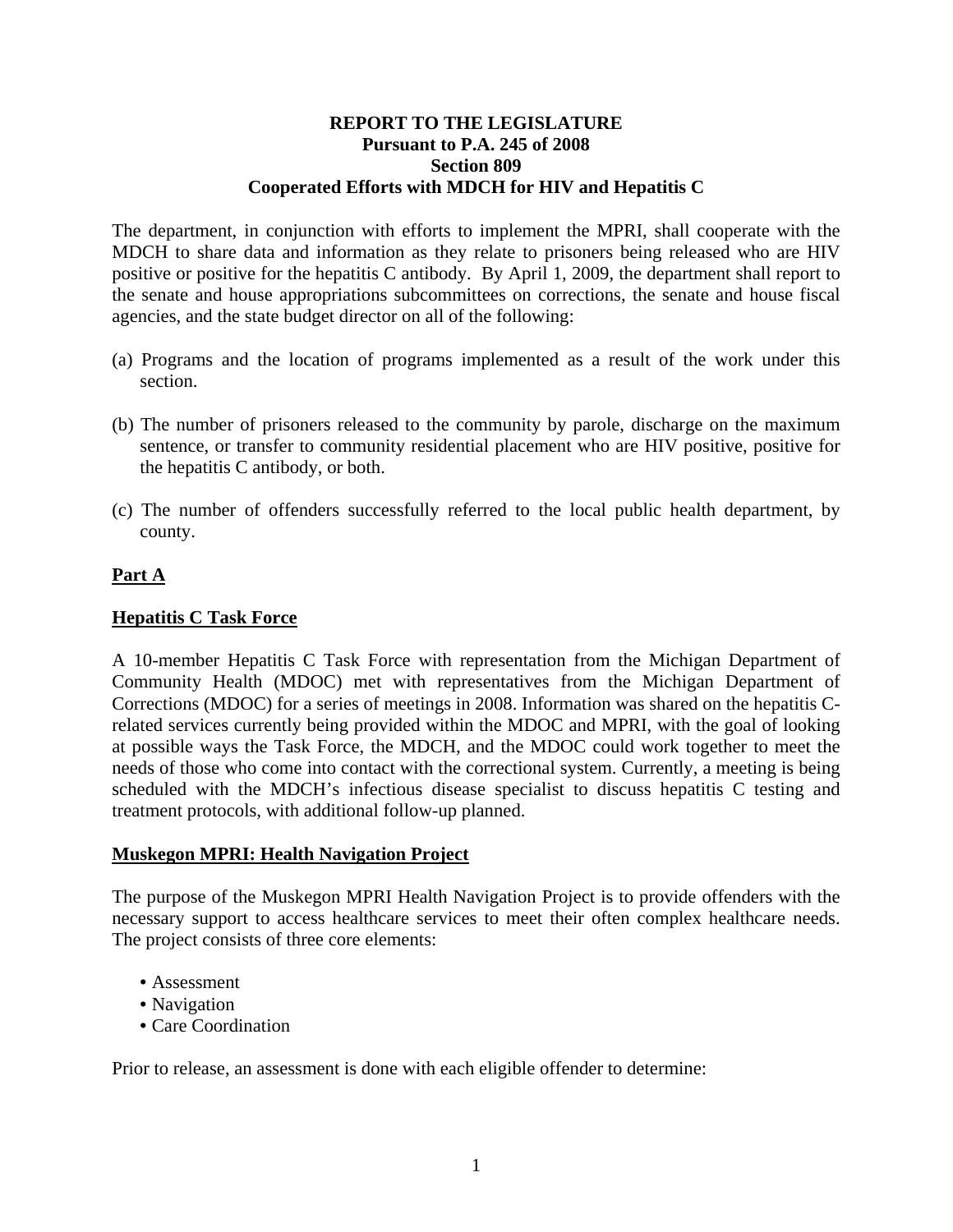- Medical needs
- Urgency of care (i.e. hospice needs)
- Overall medical risk factors
- Dual diagnosis needs
- Security risk factors
- Placement viability
- Available community placements commensurate with medical and security factors

Following the assessment, a Healthcare Navigator meets with each prisoner in need of community-based healthcare services and designs an appropriate treatment plan. The Navigator ensures that benefit enrollment is completed and community-based placements and support services are secured.

Upon release, the coordination of care continues to ensure that the following activities are completed:

- Integration into other local MPRI activities (where possible) and access support community services through these networks
- Appointments are kept
- Pharmaceutical assistance is in place
- Other medical services are in place
- Link the parolee with faith-based organizations, where appropriate
- Link the parolee with education programs for disease management, where medically indicated
- Meet with the parolee in their housing for a period to be determined by their placement to ensure that care is being adequately provided
- Link with parole staff

#### . **Part B**

# **Paroled/Discharged prisoners with a positive diagnosis for HIV, HEP C, or both**

The numbers of prisoners paroled/discharged in 2008 with a positive diagnosis for HIV, HEP C, or both are:

| HIV | HEP C | HIV/HEP C |
|-----|-------|-----------|
| 165 | 942   |           |